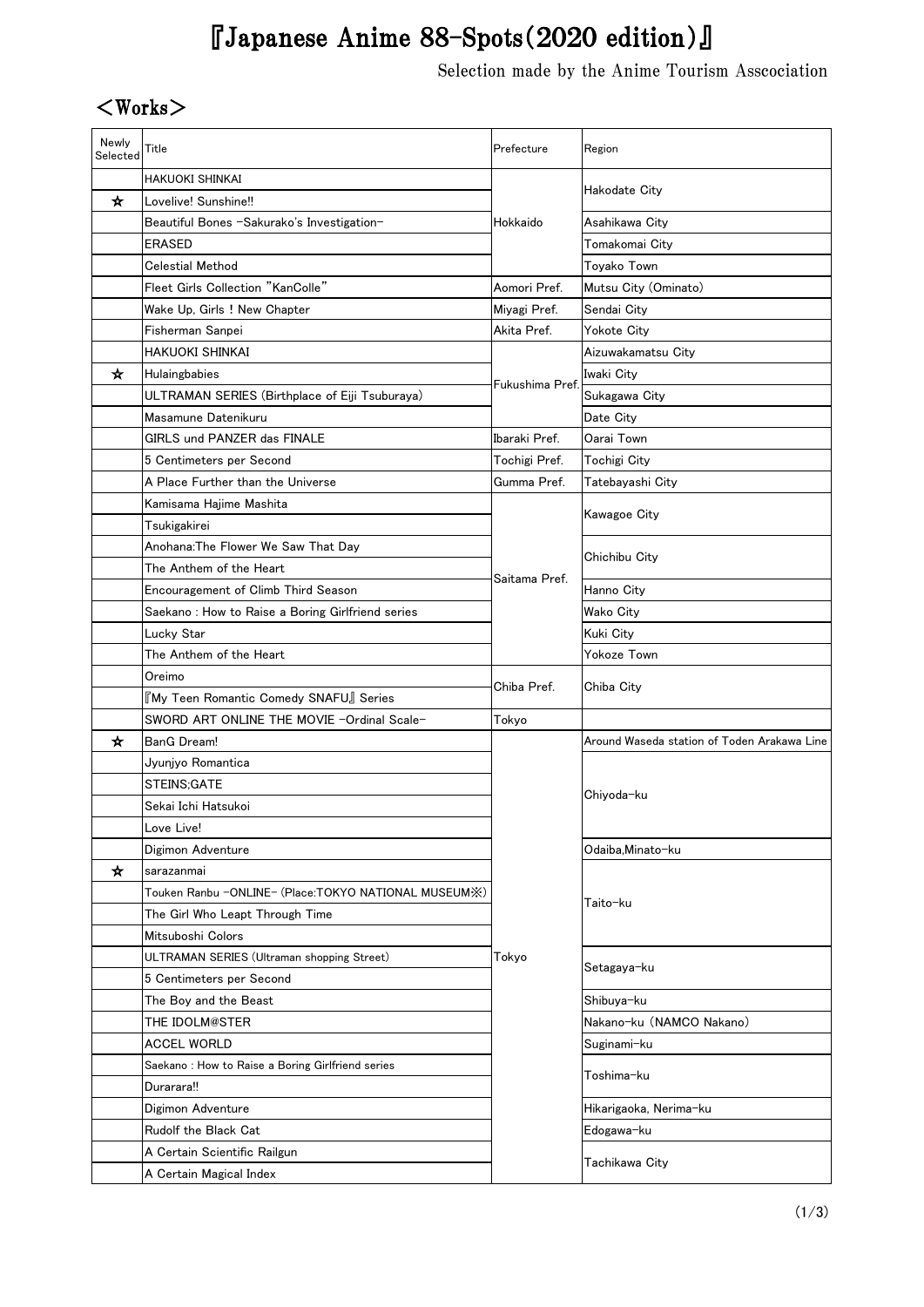# 『Japanese Anime 88-Spots(2020 edition)』

| Newly<br>Selected | Title                                      | Prefecture                   | Region                       |
|-------------------|--------------------------------------------|------------------------------|------------------------------|
|                   | <b>SHIROBAKO</b>                           |                              | Musashino City               |
| ☆                 | GeGeGe no Kitaro                           |                              | Chofu City                   |
|                   | DATE A LIVE                                | Tokyo                        | Machida City                 |
|                   | <b>HAKUOKI SHINKAI</b>                     |                              | Hino City                    |
|                   | <b>SGT. FROG</b>                           |                              | Nishitokyo City, Tokyo       |
|                   | <b>Bungo Stray Dogs</b>                    |                              | Yokohama City                |
|                   | Fleet Girls Collection "KanColle"          |                              | Yokosuka City                |
|                   | <b>HIGH SCHOOL FLEET</b>                   |                              |                              |
| ☆                 | Just Because!                              |                              |                              |
|                   | Rascal Does Not Dream of Bunny Girl Senpai | Kanagawa Pref.               |                              |
|                   | <b>TARI TARI</b>                           |                              | Fujisawa City                |
|                   | tsuritama                                  |                              |                              |
|                   | Katana Maidens <sup>~</sup> Toji No Miko   |                              |                              |
|                   | <b>EVANGELION</b>                          |                              | <b>Hakone Town</b>           |
|                   | Yowamushi Pedal                            |                              |                              |
|                   | true tears                                 | Toyama Pref.                 | Nanto City                   |
|                   | <b>Wolf Children</b>                       |                              | Kamiichi Town                |
|                   | Hanasaku Iroha: Blossoms for Tomorrow      | Ishikawa Pref.               | Kanazawa City (Yuwaku Onsen) |
| ☆                 | <b>GIRLY AIRFORCE</b>                      |                              | Komatsu City                 |
|                   | Laid-Back Camp                             | Yamanashi Pref. Minobu Town  |                              |
|                   | Nagato Yuki chan no shoshitsu              |                              | Nagano City                  |
|                   | <b>SUMMER WARS</b>                         | Nagano Pref.                 | <b>Ueda City</b>             |
|                   | Waiting in the Summer                      |                              | Komoro City                  |
|                   | Please Teacher !                           |                              | Omachi City                  |
|                   | Ninja Girl & Samurai Master                |                              | Gifu City                    |
|                   | Rudolf the Black Cat                       | Gifu Pref.                   |                              |
|                   | Hyouka                                     |                              | Takayama City                |
|                   | Katana Maidens <sup>~</sup> Toji No Miko   |                              | Seki City                    |
|                   | Gabriel DropOut                            |                              | Hamamatsu City               |
|                   | Lovelive! Sunshine!!                       | Shizuoka Pref. Numazu City   |                              |
|                   | Amanchu!                                   |                              | Ito City                     |
| ☆                 | Yatogame-chan Kansatsu Nikki               | Aichi Pref.                  | Nagoya City                  |
|                   | Nagi no Asu kara                           | Mie Pref.                    | Kumano City                  |
|                   | Inari Konkon Koi Iroha                     |                              |                              |
|                   | The Eccentric Family 2                     |                              | Kyoto City                   |
|                   | <b>HAKUOKI SHINKAI</b>                     | Kyoto                        |                              |
|                   | Fleet Girls Collection "KanColle"          |                              | Maizuru City                 |
|                   | <b>IKKYU-SAN</b>                           |                              | Kyotanabe City               |
|                   | <b>Hand Shakers</b>                        | Osaka                        | Osaka City                   |
|                   | 『The Melancholy of Haruhi Suzumiya』 Series | Hyogo Pref.                  | Nishinomiya City             |
|                   | Nagato Yuki chan no shoshitsu              |                              |                              |
|                   | Hinabita $\triangleright$                  | Tottori Pref.                | Kurayoshi City               |
| ☆                 | GeGeGe no Kitaro                           |                              | Sakaiminato City             |
|                   | Ancien and the Magic Tablet                | Okayama Pref. Kurashiki City |                              |
|                   | Fleet Girls Collection "KanColle"          | Hiroshima Pref.              | Kure City                    |
|                   | <b>TAMAYURA</b>                            |                              | Takehara City                |

 $(2/3)$